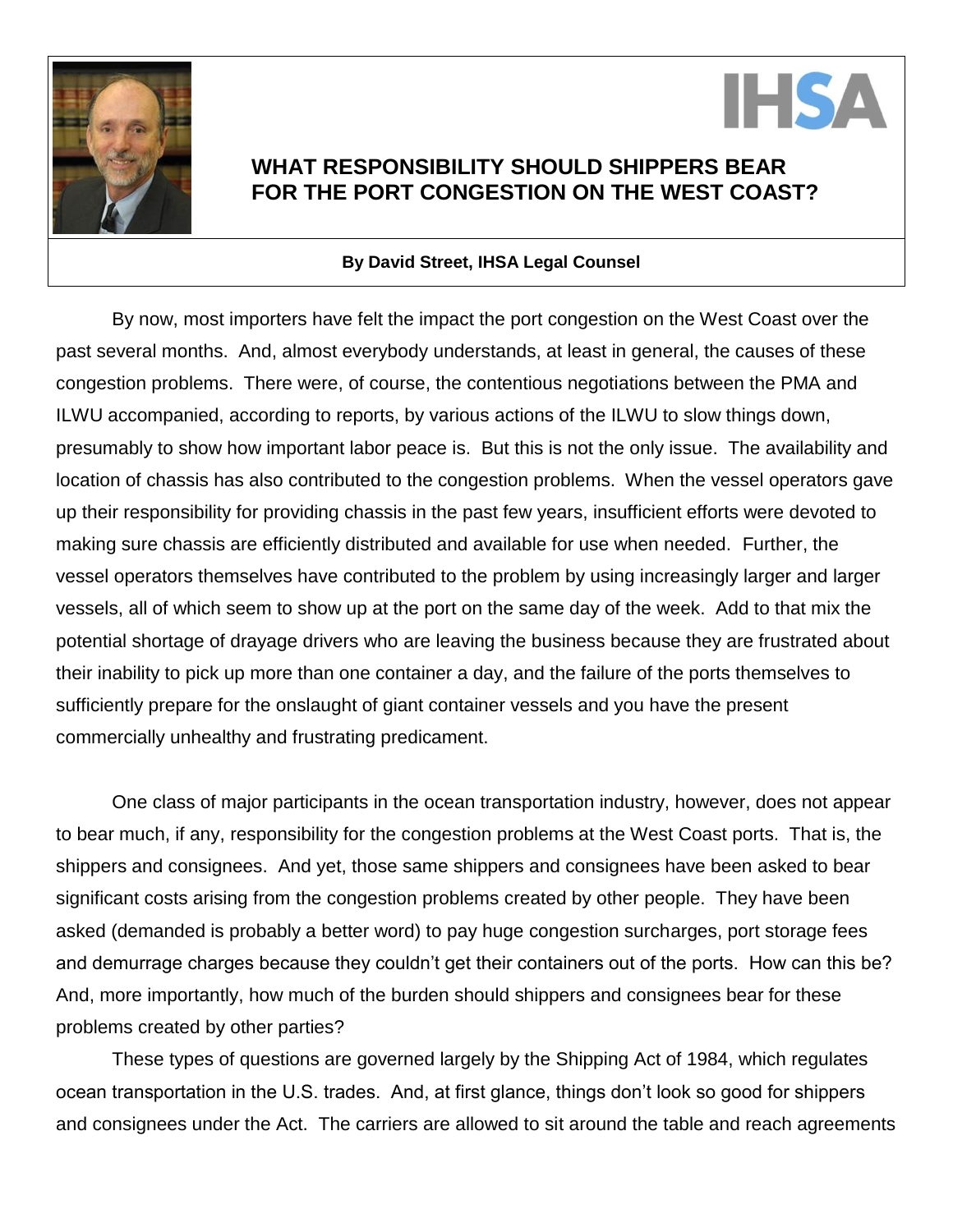on virtually anything having to do with the ocean transportation business including rates, vessel capacity and services, and they are immune from the antitrust laws for these agreements. The Transpacific Stabilization Agreement ("TSA"), for example, contains 14 pages describing all of the subjects on which the members may reach agreement. Of course, these agreements are required to be voluntary and any carrier can refuse to carry them out. However, among the practices specifically authorized by the TSA agreement is the following:

Except with respect to particular individual service contracts, existing or proposed, the Parties, either directly or through the Agreements Secretariat, may communicate regarding, or seek clarification or explanation of, a Parties' actual or apparent fulfillment or lack of fulfillment of an Agreement guideline or objective.

Can you imagine a scene where a carrier that refuses to follow a TSA guideline is taken into a small room, put under the spotlight and questioned about the reasons for its failure to play along? It is no wonder the port congestion surcharges are so uniform across the board.

Moreover, it appears from the Shipping Act that all carriers have to do is put these charges in their tariffs and the shippers are obligated to pay them. In fact, the Shipping Act explicitly prohibits a shipper from failing to pay the rates that appear in a carrier's tariff or service contracts. Violation of this prohibition subjects shippers to potential penalties of as much as \$40,000 per bill of lading.

On closer analysis, however, there are a few protections for the shipper and consignee. One of these was demonstrated in the carriers' failure to make the port congestion surcharges they attempted to impose last December stick. The Shipping Act requires that new or increased rates and surcharges may only be imposed with 30 days advance notice. In the case of the port congestion surcharges, many carriers had put a rule in their tariffs a year or two ago setting forth the congestion surcharges they would impose whenever, in their sole judgment, an incident of "labor problems" arose. At the time they actually attempted to impose the congestion surcharges in December, the carriers contended that they had more than met the 30 days advance notice requirement by having these congestion surcharges in their tariffs many months in advance. Many shippers - - and their lawyers - - complained to the Federal Maritime Commission that this wasn't fair. The carriers couldn't simply publish a charge in their tariffs and have it hanging out in the distance to be imposed whenever they determined they needed the extra money. Tariffs must not be vague and ambiguous and what could be more vague or more ambiguous than a charge that could be imposed solely at the carrier's discretion at the time of its own choosing? It is apparent that the FMC consulted with the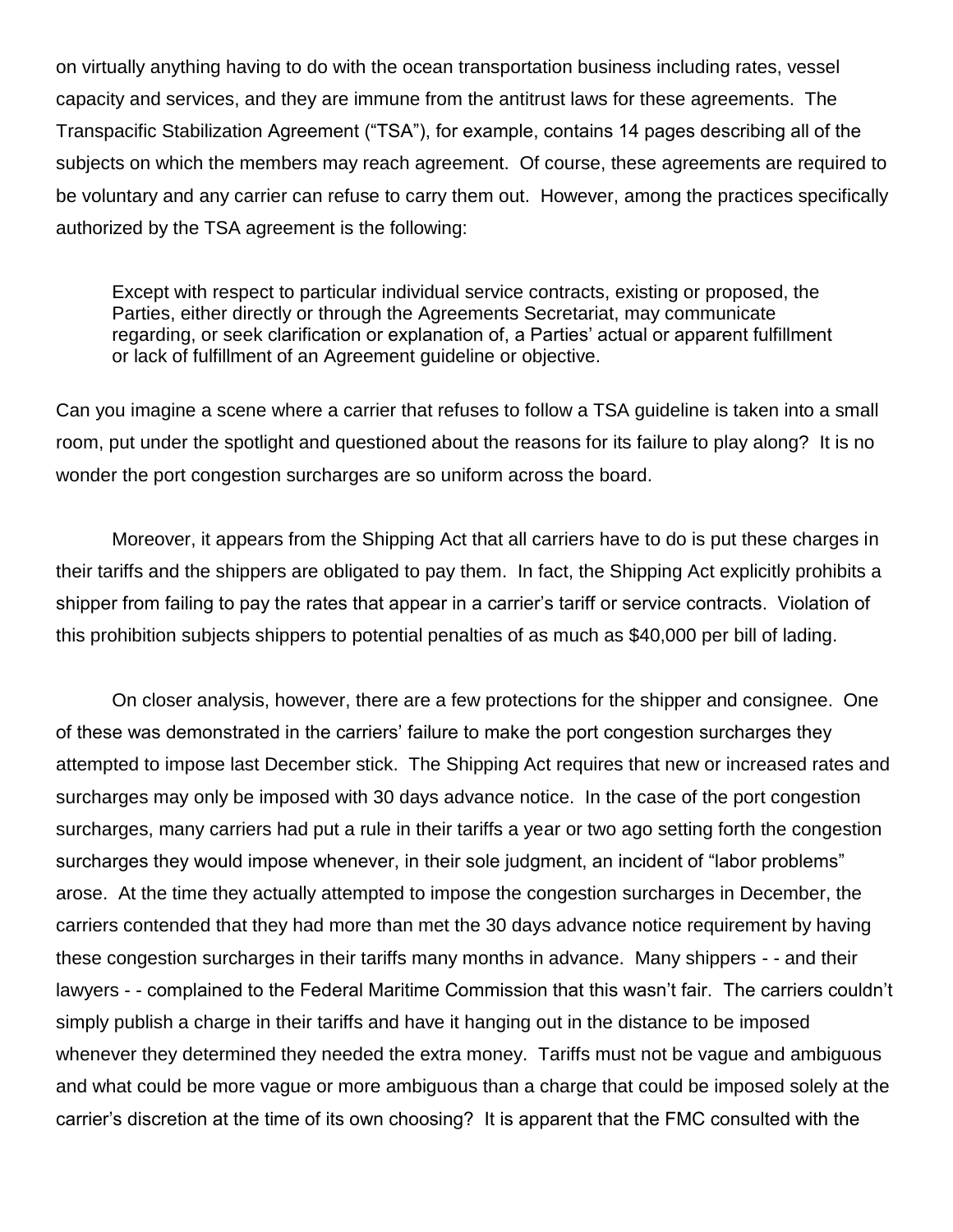carriers about these problems and, coincidentally or not, these congestion surcharges were soon withdrawn.

Thus, it seems pretty clear that there will have to be more certainty in the carrier's tariff publications the next time they try to impose congestion surcharges on shippers and consignees. This does not mean the carriers may not impose congestion surcharges in the future if they do it properly under the tariff rules. There may, however, be other problems with such congestion surcharges, a subject discussed below.

There have also been reports of carriers attempting to assess shippers and consignees port storage and/or demurrage charges when the shippers' containers have been stuck in the ports past the free time allowed in the carrier's tariffs. If the consignee has not had a fair opportunity to pick up his shipments, however, these charges are also not proper. This is because the carriers have a legal duty to make proper delivery of cargo. At a minimum, the requirements for a proper delivery are (1) discharge of the cargo to a fit and customary wharf; (2) making the cargo available for retrieval; (3) notification to the consignee that the cargo is available for pickup; and (4) lapse of a reasonable time for the consignee to retrieve the cargo. While carriers on the West Coast may have issued proper arrival notices to their customers, thus fulfilling the notification requirement for a proper delivery, unless they could actually make the containers available to the consignees for pick up, they did not meet their delivery obligations. When congestion at the port requires extra time for the consignees to pick up the cargo, the carriers cannot charge storage or demurrage charges on that cargo, even if the free time has expired.

This was made clear by the FMC in a decision back in 1967 in a case in which a group of carriers had sued several port terminals for assessing storage charges against the carriers during a strike when union pickets prevented cargo from being picked up. The vessel operators filed a complaint with the Commission alleging that this was an unreasonable practice by the terminals because, according to the carriers, these storage charges should have been assessed against the cargo. The Commission decided that "it is essential, in considering whether a particular allocation or assessment is just and reasonable, to first determine for whom the service is performed." And, noting that the carriers have the obligation of delivery in which they would have to, among other things, make the cargo "accessible to the consignee and afford the consignee a reasonable opportunity to come and get it," the Commission decided that it was just and reasonable for the vessel to have to pay the storage charges until it had "discharged its full obligation to tender for delivery." Thus,